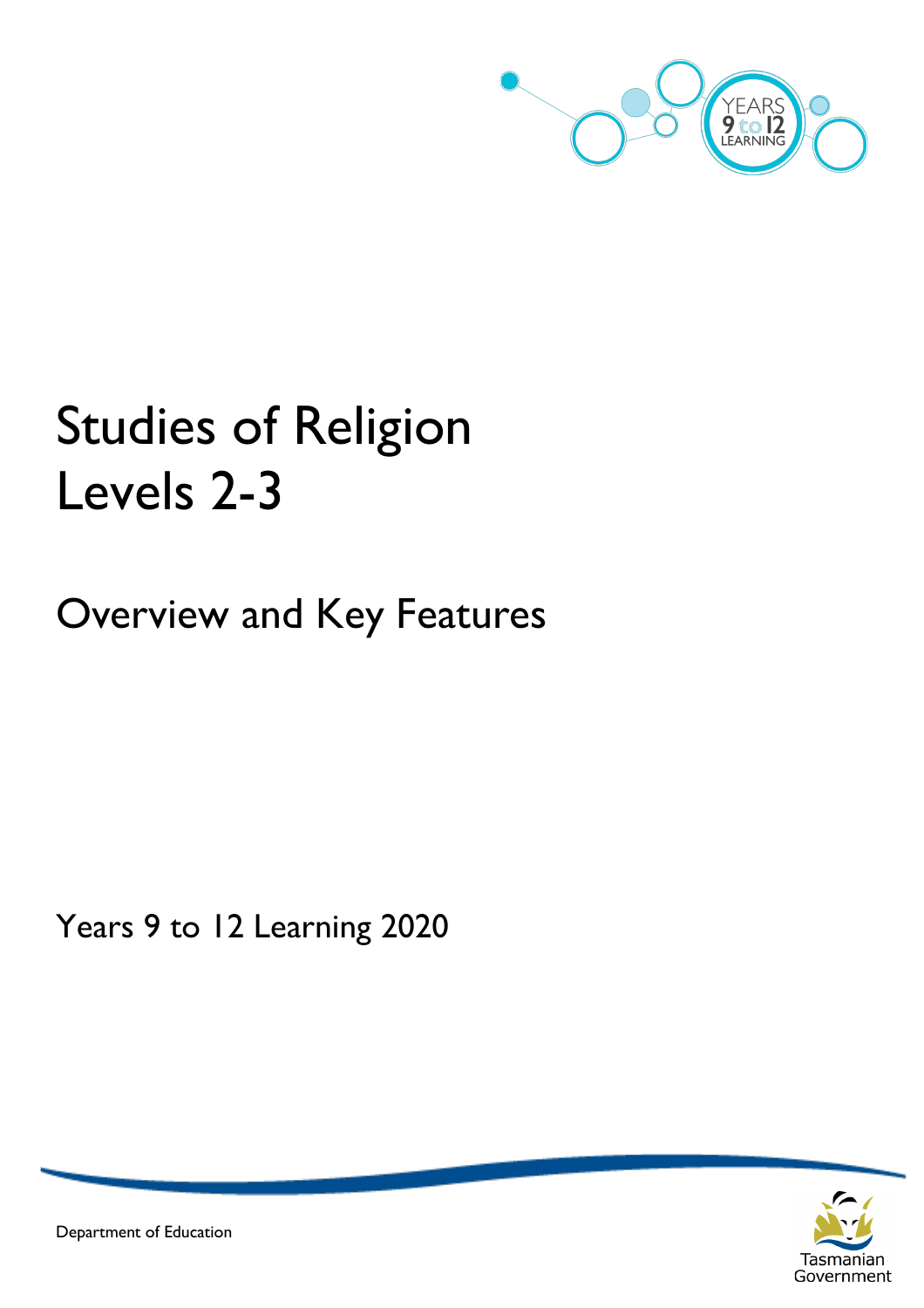

#### **The purpose of this paper**

The purpose of this paper is to provide information regarding the overview and key features of the proposed Studies of Religion Level 2-3.

It is designed to enable all interested stakeholders to reflect and provide feedback on key features including learning outcomes, structure, sequencing, likely content and number of work requirements. This feedback will be taken on board in writing the draft course.

#### **Consultation**

Throughout the course development process there will be four opportunities for formal stakeholder consultation:

- Course Scope
- Structural Overview and Key features (Nov/Dec 2020)
- Initial Draft Course (March 2021)
- Final Draft Course (June 2021)

This paper represents the second of four course consultation points for teachers to engage in the course development process for Studies of Religion Level 2-3.

#### Course Rationale

Studies of Religion Level 2-3 will be a re-imagined and innovative course pair designed for students who seek responsible, active and meaningful engagement with their families and society as adult members. In this sense it is a new development aimed at meeting the innovative curriculum brief to address the needs of significant numbers of disengaged students.

Features, such as incorporating the perspective of multiple disciplines, a significant project-based component, and a significant inquiry-based component, will be applied to the new Studies of Religion course.

The proposed Studies of Religion course will:

- provide a course structure which encourages students to complete secondary education at their highest possible level
- foster the intellectual, civic, ethical and social development of students, in particular relating to the application of knowledge, understanding, skills, values and attitudes in the study of religion and ethics
- develop the capacity of students to manage their own lives and to become flexible, independent thinkers, problem solvers and decision-makers
- develop the capacity to work collaboratively with others
- foster respect for the cultural diversity of Australian society
- encourage the desire to continue learning in formal or informal settings after school.

#### Years 9 to 12 Curriculum Framework

[Years 9 to 12 Education Framework](https://publicdocumentcentre.education.tas.gov.au/library/Shared%20Documents/Years-9-to-12-Education-Framework.pdf) informs the design of this course and it fits within the Transdisciplinary focus area of the Years 9 to 12 Curriculum Framework.

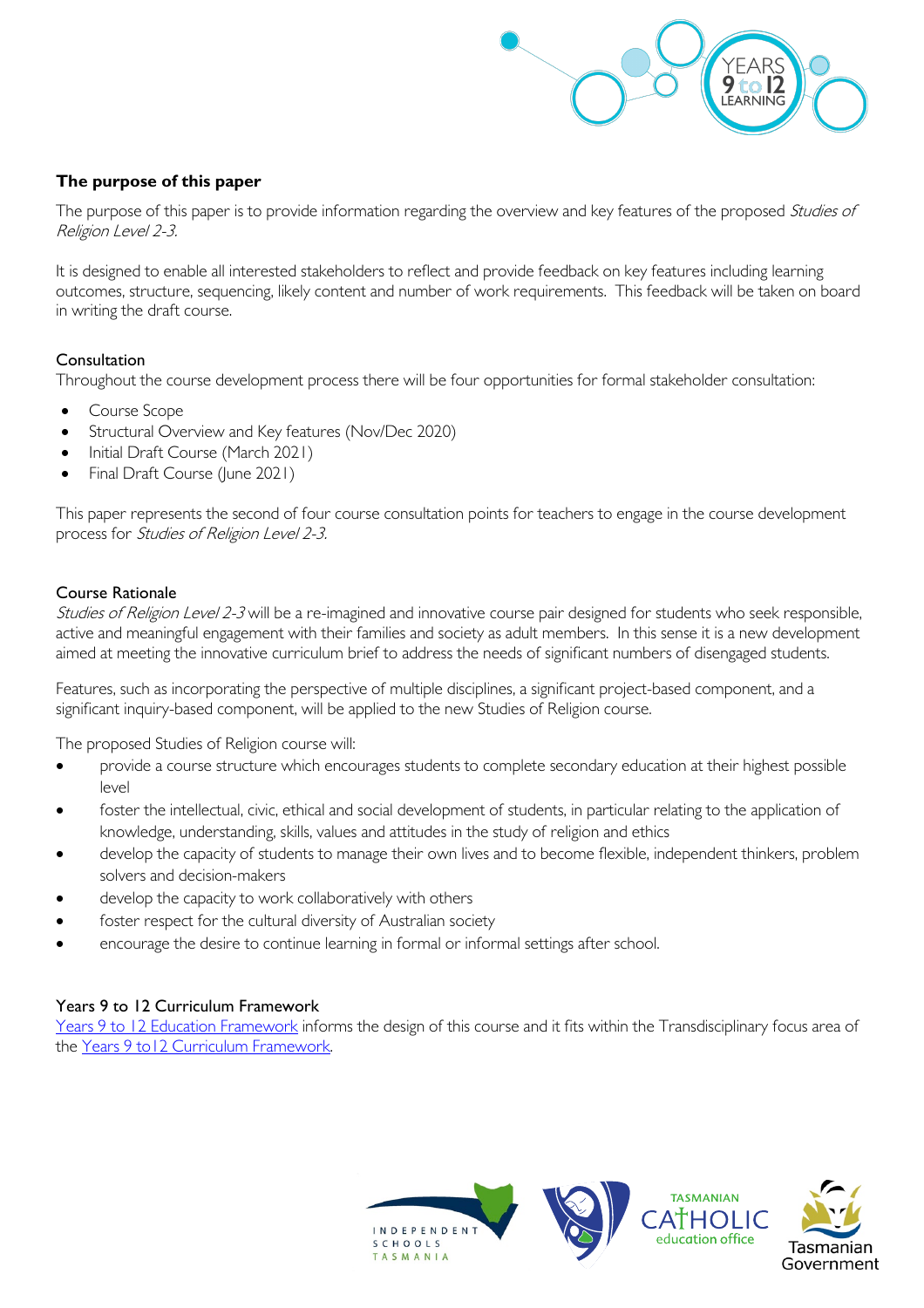

#### Pathways in

Studies of Religion Level 2-3 enables learning continuity from the Australian Curriculum HASS 7 -10 to Years 11-12.

### Level 2

#### Learning Outcomes

On successful completion of this course learners will be able to:

- communicate purposefully and appropriately about religion
- work with others and manage own learning (engage in learning)
- understand how meaning is made and reinforced (identify assumptions)
- understand how values and beliefs are expressed (implications)
- acknowledge and appreciate different ways of seeing the world (appreciate diversity)
- identify, form and test opinion (investigate integrity)

#### Course Structure



#### Modules Available

- Core 1: The search for meaning
- Core 2: Religious Traditions how to live life
- Core 3: Depth Studies Religion in Society

#### Course Delivery

The modules will be delivered sequentially.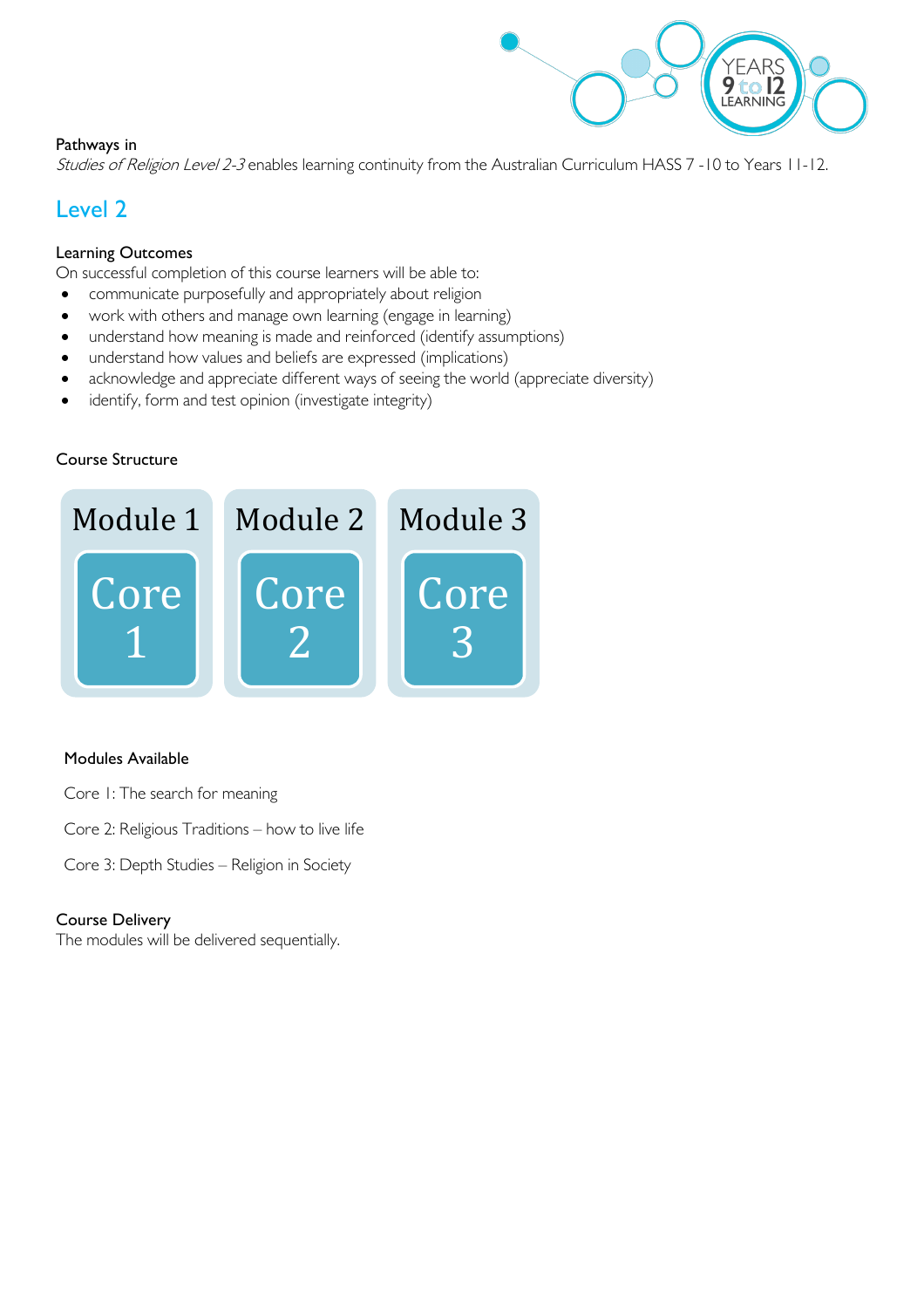

#### Module content

| Module I (the search for                                               | Module 2 (Religious Traditions- how                                           |                                                                                   | Module 3 (Depth Studies - Religion                                                                                                       |
|------------------------------------------------------------------------|-------------------------------------------------------------------------------|-----------------------------------------------------------------------------------|------------------------------------------------------------------------------------------------------------------------------------------|
| meaning)                                                               | to live life)                                                                 |                                                                                   | in Society)                                                                                                                              |
| The search for meaning<br>Aboriginal Spirituality<br>Ancient Religions | <b>Buddhism</b><br>Christianity<br>Hinduism<br><b>Islam</b><br><b>Judaism</b> | <b>Beliefs</b><br>Rituals and<br>Practices<br>Sacred spaces<br>Texts<br>Personnel | Ethical issues<br>Religious expression<br>Spiritual experiences<br>Religion in the local community<br>$\bullet$<br>Is this all there is? |

## Level 3

#### Learning Outcomes

On successful completion of this course learners will be able to:

- Communicate purposefully and appropriately about religion
- Work with others and manage own learning (engage in learning)
- Understand how meaning is made and reinforced (identify assumptions)
- Understand how values and beliefs are expressed (implications)
- Acknowledge and appreciate different ways of seeing the world (appreciate diversity)
- Identify, form and test opinion (investigate integrity)

#### Course Structure



#### Modules Available

- Core 1: The search for meaning
- Core 2: Religious Traditions how to live life
- Core 3: Depth Studies Religion in Society